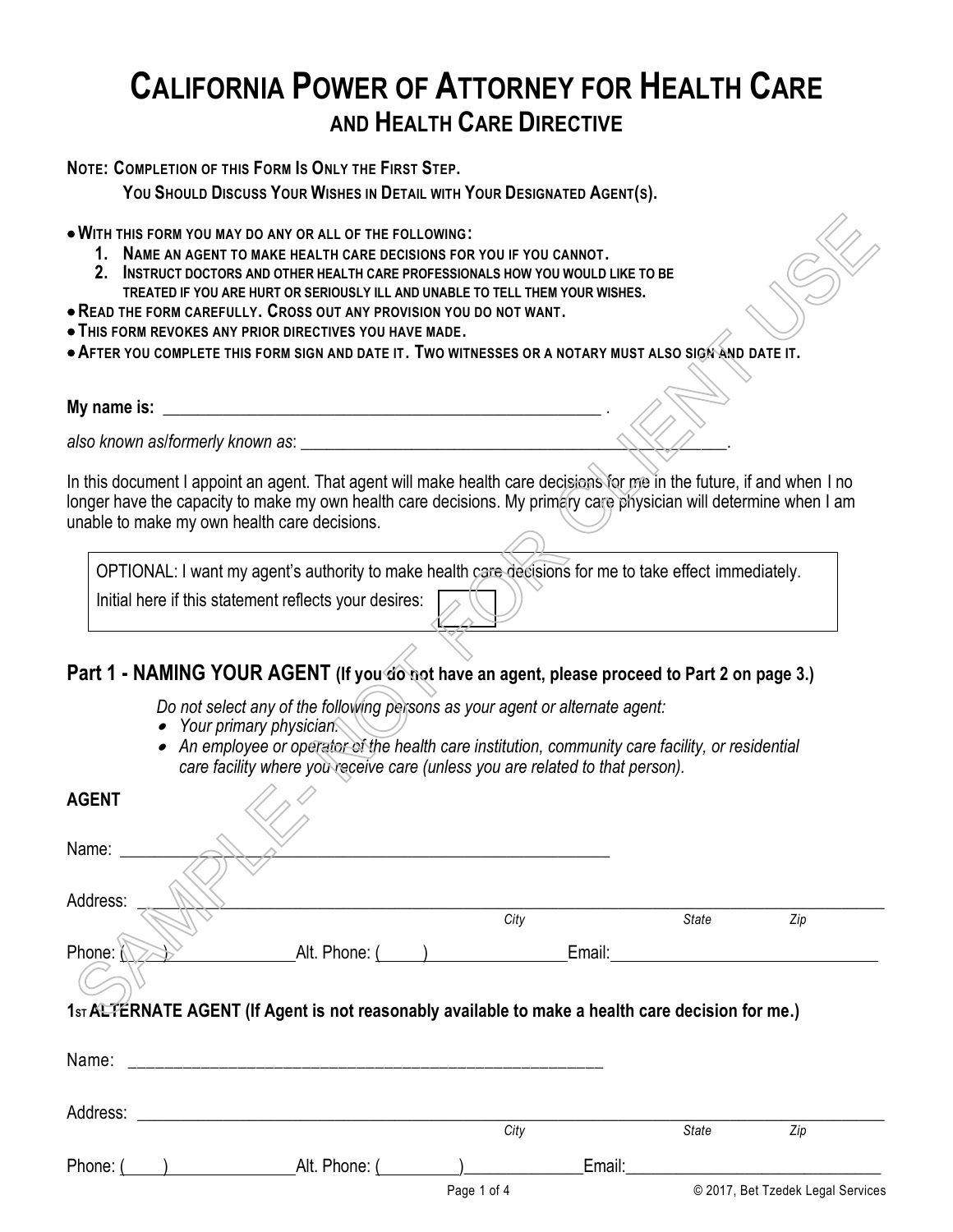#### **2ND ALTERNATE AGENT (If Agent and 1ST Alternate Agent is not reasonably available to make a health care decision for me.)**

|    | Name:                                                 |                                                                                                                                                                                                                                                                                                                                                                                                                                                                       |      |        |              |     |
|----|-------------------------------------------------------|-----------------------------------------------------------------------------------------------------------------------------------------------------------------------------------------------------------------------------------------------------------------------------------------------------------------------------------------------------------------------------------------------------------------------------------------------------------------------|------|--------|--------------|-----|
|    | Address:                                              |                                                                                                                                                                                                                                                                                                                                                                                                                                                                       |      |        |              |     |
|    |                                                       |                                                                                                                                                                                                                                                                                                                                                                                                                                                                       | City |        | <b>State</b> | Zip |
|    |                                                       | Phone: ( ) Alt. Phone: ( )                                                                                                                                                                                                                                                                                                                                                                                                                                            |      | Email: |              |     |
|    | <b>AGENT'S AUTHORITY</b>                              |                                                                                                                                                                                                                                                                                                                                                                                                                                                                       |      |        |              |     |
|    |                                                       |                                                                                                                                                                                                                                                                                                                                                                                                                                                                       |      |        |              |     |
|    |                                                       | Except as limited by this document, my agent will have authority to make all health care decisions for me. This authority<br>includes, but is not limited to, the authority 1) to accept or refuse treatment, nutrition and hydration, 2) to choose a particular<br>physician or health care facility, and 3) to receive, or consent to the release of, medical information and records.                                                                              |      |        |              |     |
|    |                                                       | Agent's Post Death Authority: My agent is authorized to donate all or part of my body, to authorize an autopsy and/or<br>determine the disposition of my remains. The agent's actions must be consistent with my will or trust, and with any<br>arrangements which I have made. (Cross this out if you do not wish your agent to have this authority.)                                                                                                                |      |        |              |     |
|    | information as I have.                                | Agent's Authority Under HIPAA & CMIA: My agent shall be my personal representative under HIPAA and legal<br>representative under CMIA and shall have the same rights to inspect, obtain and disclose my protected health                                                                                                                                                                                                                                              |      |        |              |     |
|    | <b>AGENT'S OBLIGATIONS</b>                            |                                                                                                                                                                                                                                                                                                                                                                                                                                                                       |      |        |              |     |
| 1. |                                                       | My agent shall make decisions for me in accordance with this power of attorney, other instructions I make in this form<br>and my personal wishes, to the extent my agent knows them. If my wishes on a subject are not known, my agent shall<br>make health care decisions for me consistent with what my agent determines to be in my best interest. In determining<br>my best interest, my agent shall consider my personal values to the extent known by my agent. |      |        |              |     |
| 2. | responsibility for my care.                           | My agent shall provide a copy of this advance health care directive to any health care provider or facility that takes on                                                                                                                                                                                                                                                                                                                                             |      |        |              |     |
|    | NOMINATION OF CONSERVATOR                             |                                                                                                                                                                                                                                                                                                                                                                                                                                                                       |      |        |              |     |
|    | named, in the order designated.                       | If a conservator of my person needs to be appointed for me by a court, I nominate the agent designated in this form. If<br>that agent is not willing, able or reasonably available to act as conservator, I nominate the alternate agents whom I have                                                                                                                                                                                                                 |      |        |              |     |
|    | Initial here if this statement reflects your desires: |                                                                                                                                                                                                                                                                                                                                                                                                                                                                       |      |        |              |     |

## **AGENT'S AUTHORITY**

#### **AGENT'S OBLIGATIONS**

- 1. My agent shall make decisions for me in accordance with this power of attorney, other instructions I make in this form and my personal wishes, to the extent my agent knows them. If my wishes on a subject are not known, my agent shall make health care decisions for me consistent with what my agent determines to be in my best interest. In determining my best interest, my agent shall consider my personal values to the extent known by my agent.
- 2. My agent shall provide a copy of this advance health care directive to any health care provider or facility that takes on responsibility for my care.

# **NOMINATION OF CONSERVATOR**

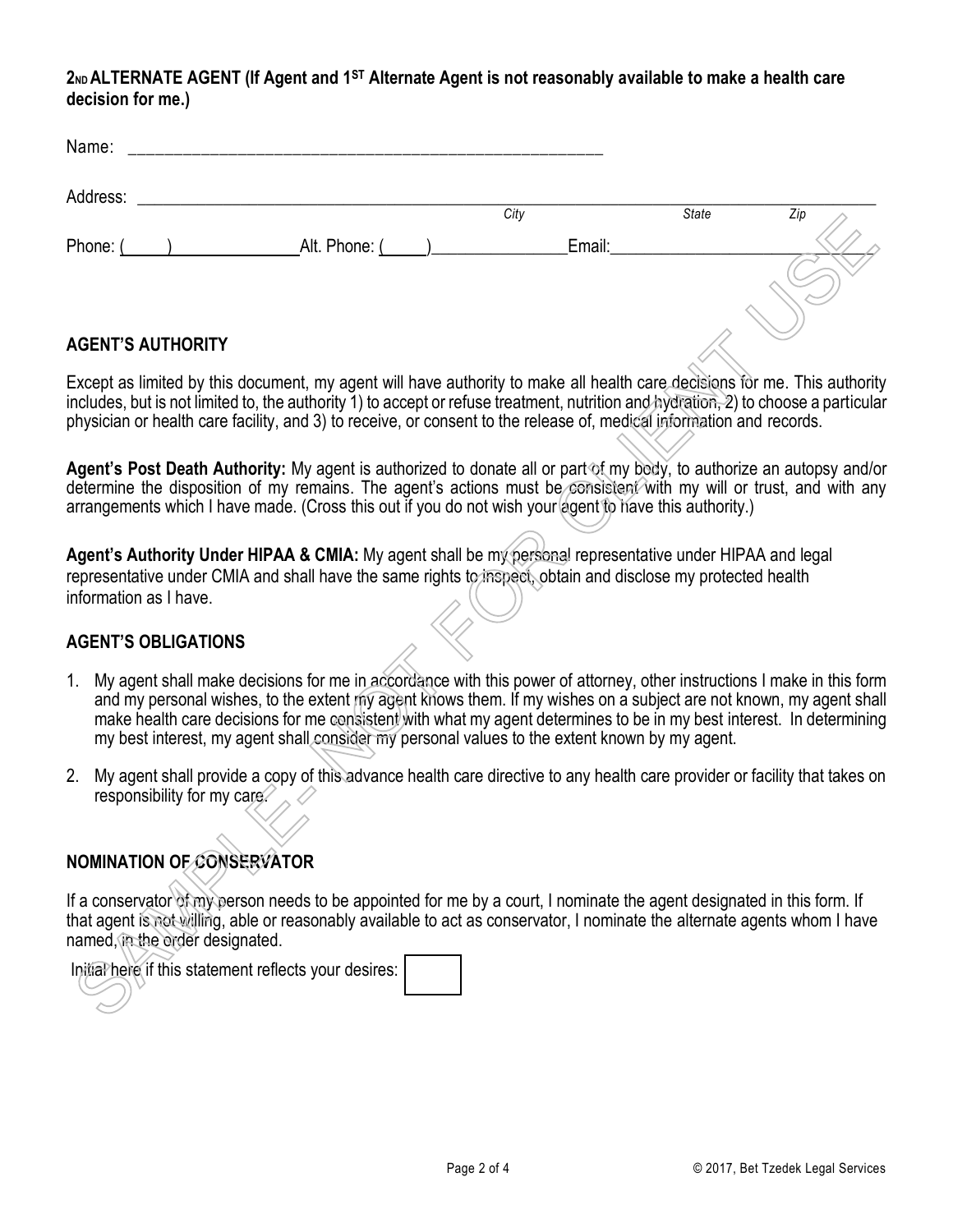# **Part 2 - HEALTH CARE INSTRUCTIONS I make the following health care instructions to my agent, or to my health care provider if my agent is not reasonably available or I do not have an agent:**

*I do not want efforts made to prolong my life and I do not want life-sustaining treatment to be provided or continued:*

(1) If I am in an irreversible coma or persistent vegetative state; or

(2) if I am terminally ill and the use of life sustaining procedures would serve only to artificially delay the moment of my death; or

(3) under any other circumstances where the burdens of treatment outweigh the expected benefits.

In making decisions about life sustaining treatment under (3) above, I want my agent or health care provider to consider the relief of suffering and the quality of my life as well as the extent of the possible prolongation of  $m$  life.

 **Initial here if this statement reflects your desires:** 

*I authorize all treatments to prolong my life for as long as possible.*

**Initial here if this statement reflects your desires:** 

**Other instructions/authorizations:** 

**REVOCATION OF PREVIOUS DOCUMENTS:** I revoke any previously-executed Power of Attorney for Health Care, Individual Health Care Instruction, or Natural Death Act Declaration. (2) if I am terminally ill and the use of life sustaining procedures would serve only to artificially delay the im<br>
(2) if I am terminally ill and the use of life sustaining procedures would serve only to artificially dela

**SIGNATURE OF PRINCIPAL** (Sign and date form here in front of witnesses or a notary.)

Date: \_\_\_\_\_\_\_\_\_\_\_\_\_\_\_\_\_\_\_\_ Signature: \_\_\_\_\_\_\_\_\_\_\_\_\_\_\_\_\_\_\_\_\_\_\_\_\_\_\_\_\_\_\_\_\_\_\_\_\_\_\_\_\_\_\_\_\_\_\_\_\_\_\_\_\_\_\_\_\_\_\_

*(If principal is not physically able to sign, he or she can instruct another person to sign the principal's name, if signature is done in the principal's presence.)*

# **STATEMENT OF WITNESSES**

*This document must either be notarized, or signed by two witnesses. If the principal (the person appointing the agent) currently resides in a nursing facility, this document also must be witnessed by a representative of California's Long-Term Care Ombudsman Program. If the two-witness method is chosen, the Ombudsman Program representative may serve as one of the two witnesses, or may serve as a third witness. If the notarization method is chosen, the Ombudsman Program representative serves as a separate witness. Certain individuals cannot serve as witnesses. Those rules are set forth in the following witness statements.*